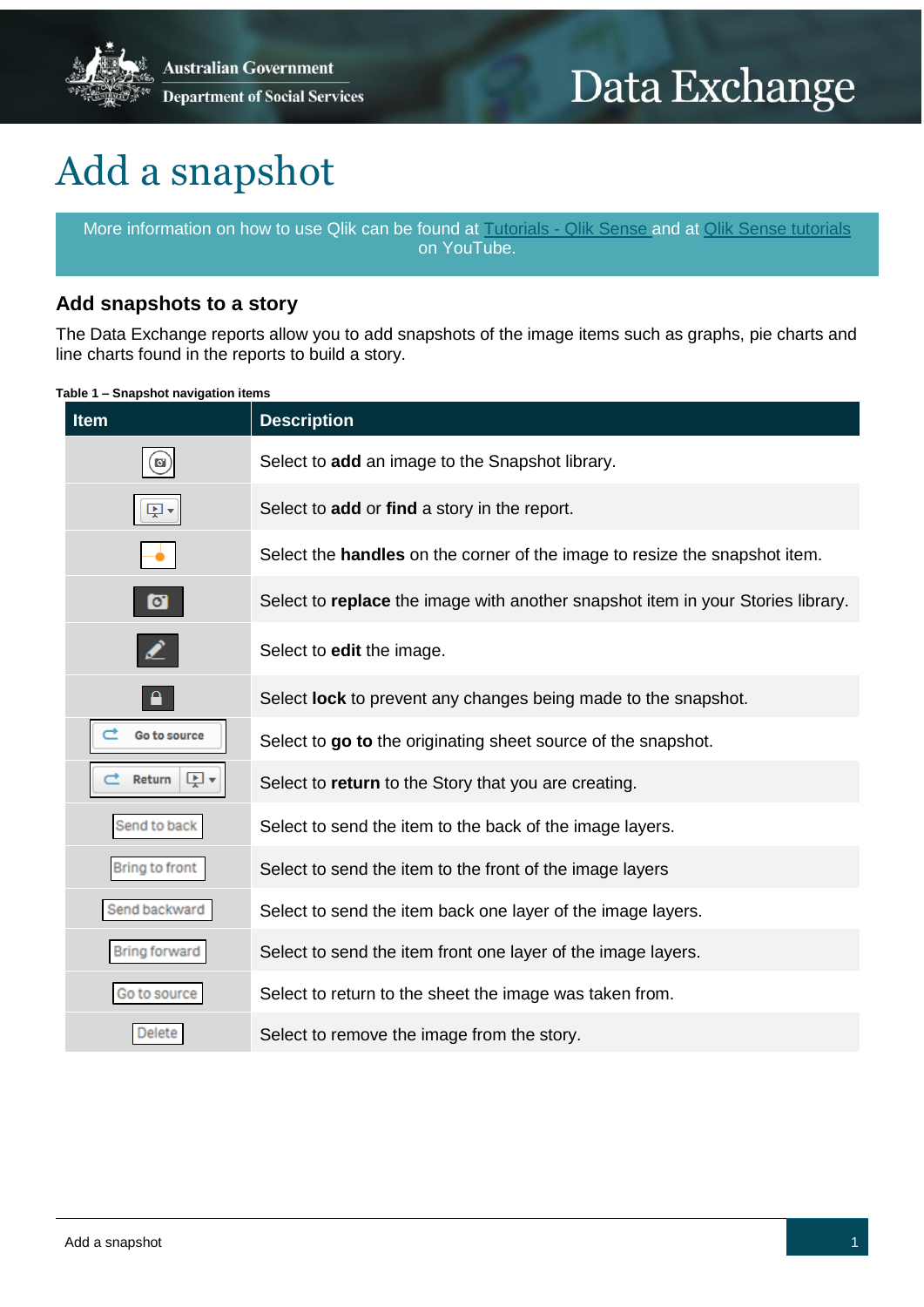## **Take a snapshot**

Access the required report and select the item that you would like to add to the **Snapshot library**.

**Figure 1 - Item selection for Snapshot library**



Select  $\Box$  and the **Snapshot annotation** pop up box will display.

**Figure 2 - Snapshot annotation pop up box**



The item will display in the **Snapshot library**.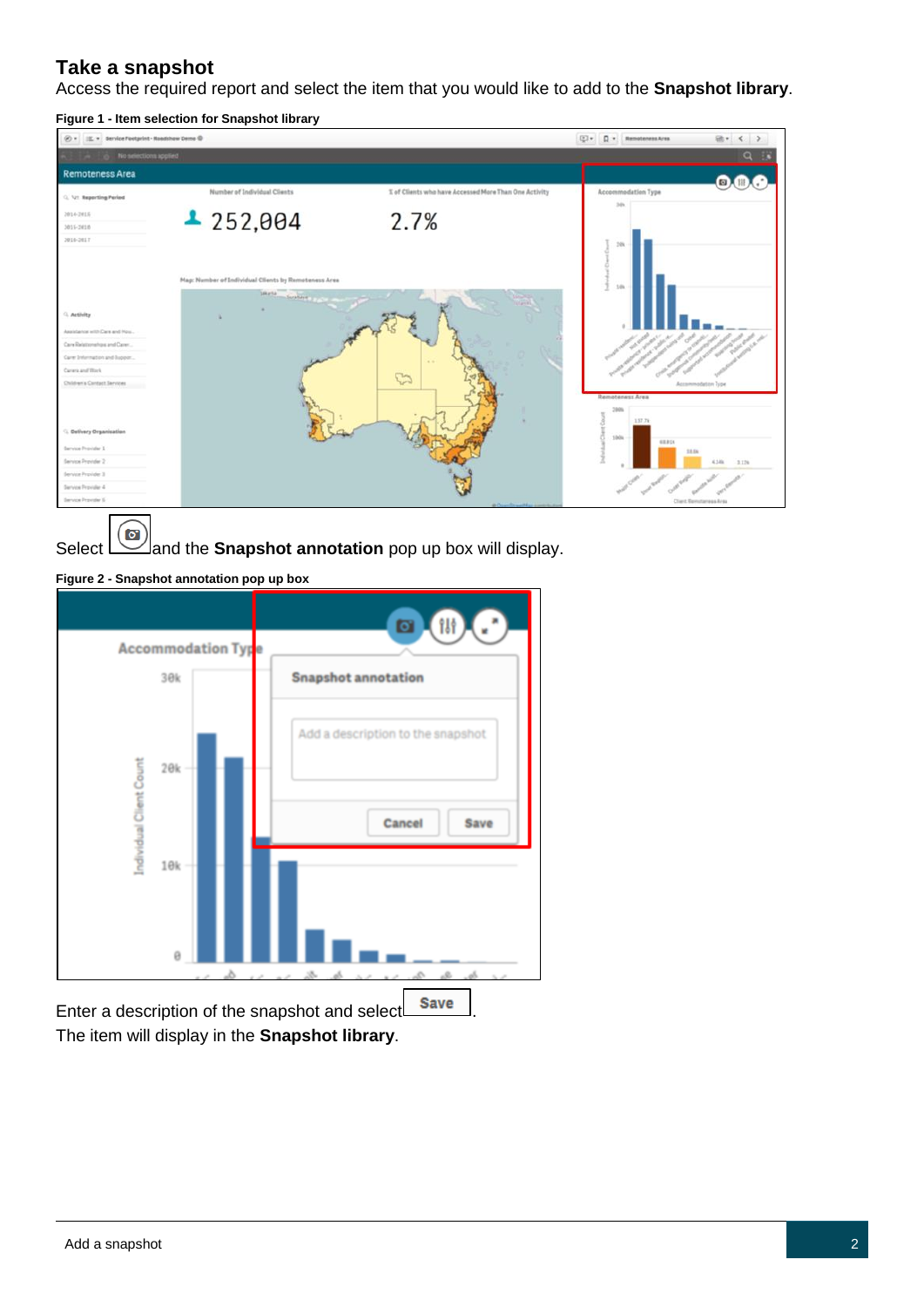## **Add a snapshot to your story**

Select to add the snapshot to a sheet. The **Stories** pop up box will display.

Access the required **Stories** tile.

#### **Figure 3 – Stories drop down arrow and My stories tile**



### The **Story** page will display.

#### **Figure 4 – Story sheet with snapshot**

| $\boxed{\odot}$ $\ast$ $\boxed{\equiv}$ $\ast$ Service Footprint - Roadshow Demo $\bullet$ | <b>Clients for Program A</b> | 中 日 日 |                   |                                 |
|--------------------------------------------------------------------------------------------|------------------------------|-------|-------------------|---------------------------------|
| Clients for Program A<br>$\mathbf{F}$                                                      |                              |       |                   | $\boxdot$                       |
|                                                                                            |                              |       |                   | $\mathbb A$                     |
|                                                                                            |                              |       |                   | $\frac{\pi}{\lambda}\mathbf{e}$ |
|                                                                                            |                              |       |                   | $\tilde{\mathcal{E}}$           |
|                                                                                            |                              |       |                   |                                 |
|                                                                                            |                              |       |                   | $\Xi$                           |
|                                                                                            |                              |       |                   | $\boxplus$                      |
|                                                                                            |                              |       |                   |                                 |
|                                                                                            |                              |       |                   |                                 |
|                                                                                            |                              |       |                   |                                 |
|                                                                                            |                              |       |                   |                                 |
|                                                                                            |                              |       |                   |                                 |
|                                                                                            |                              |       |                   |                                 |
|                                                                                            |                              |       |                   |                                 |
|                                                                                            |                              |       |                   |                                 |
|                                                                                            |                              |       |                   |                                 |
|                                                                                            |                              |       |                   |                                 |
|                                                                                            |                              |       |                   |                                 |
|                                                                                            |                              |       |                   |                                 |
|                                                                                            |                              |       |                   |                                 |
|                                                                                            |                              |       |                   |                                 |
|                                                                                            |                              |       |                   |                                 |
| $*$ $0$ $6$ $8$<br>$\! +$                                                                  |                              |       | $\phi_1 = \phi_2$ |                                 |
|                                                                                            |                              |       |                   |                                 |

Select **C** and the **Snapshot library** pop up box will display with a listing of the snapshot items that have been saved for that report.

#### **Figure 5 - Snapshot library items**

| ஈ⊮<br>$\mathbf{v}$<br><b>Clients for Program A</b> | السا           |
|----------------------------------------------------|----------------|
| <b>Snapshot library</b>                            | $\overline{S}$ |
| Today                                              |                |
| Accommodation<br>ы<br>June 8, 2017                 |                |
| Older                                              | н.             |
| Individual Client<br>ы<br>June 1, 2017             | J.             |
| ╱                                                  | ß.             |
|                                                    | lull           |

**Click** and **drag** the selected item onto the story sheet.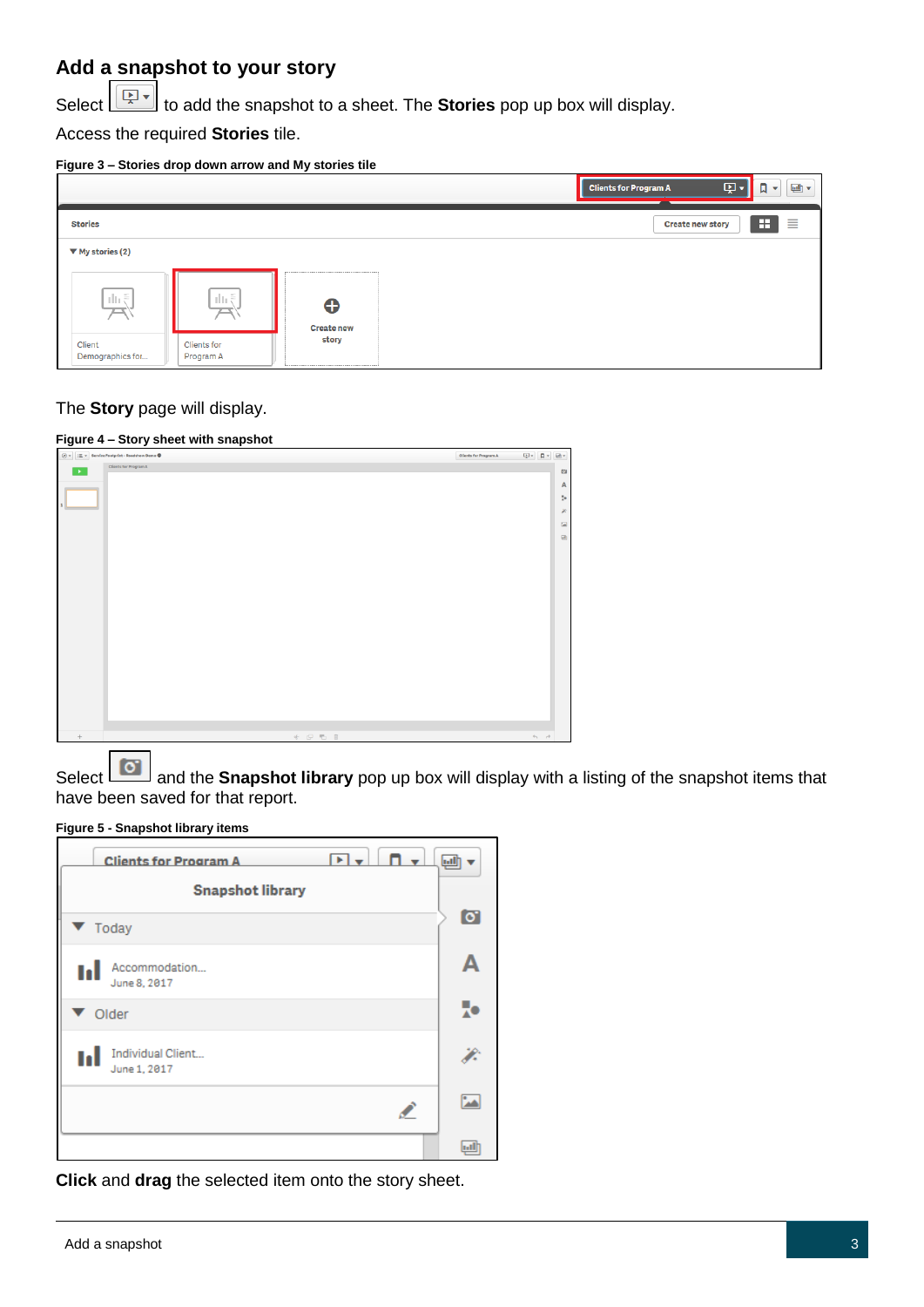|  | Figure 6 - Snapshot selection on the story sheet |  |  |
|--|--------------------------------------------------|--|--|
|  |                                                  |  |  |



Use  $\Box$  to resize or move the image anywhere on the page.

**Click** and **drag** the snapshot wherever you want on the page.

## **Arrange a snapshot**

You can change the position of the image, remove the effect on the image, delete the image or go back to the sheet where the image originated from.

**Right click** on the snapshot image and an options pop up box will display.



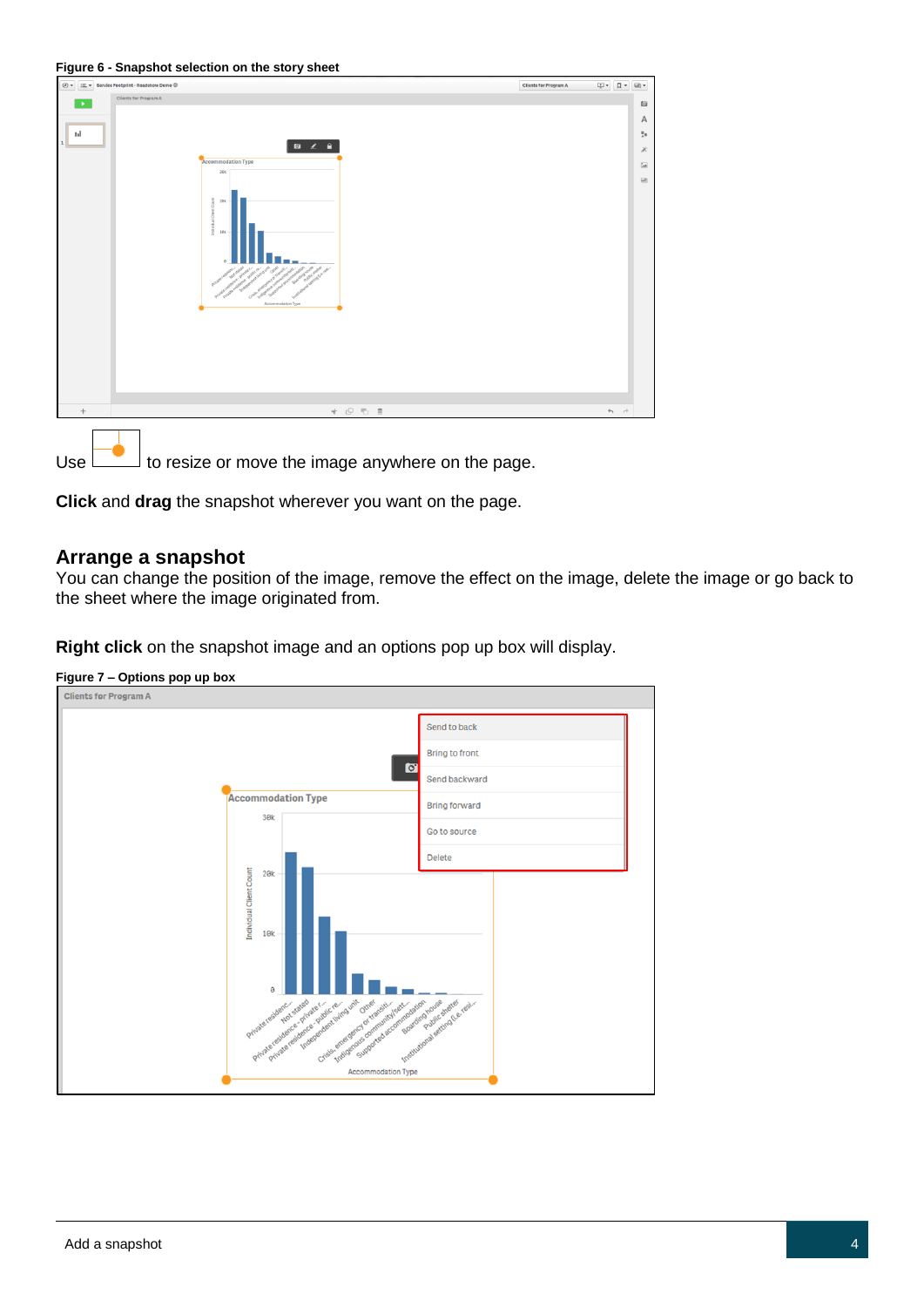## **Add comments to a snapshot**

Whilst the title of a snapshot item cannot be changed, comments can be added to describe the snapshot item.

- 1. Select the **camera icon** to open the Snapshot library.
- 2. Select the **pencil icon** to open the comment fields.
- 3. Select the **snapshot item** and type the details in the comments field.

**Figure 8 – Snapshot library with comments field open**

| ы     | Individua<br>This is where I add<br>-3<br>comments<br>November |  |
|-------|----------------------------------------------------------------|--|
| t, l  | Individual Client<br>November 3, 2016                          |  |
| Older |                                                                |  |

The comments will automatically save.

**Figure 9 – Comments field for snapshot item updated**

| Snapshot library           |                                                                    |  |  |  |
|----------------------------|--------------------------------------------------------------------|--|--|--|
| $\blacktriangledown$ Today |                                                                    |  |  |  |
|                            | Individual Client This is where I add<br>November 3, 2016 comments |  |  |  |
|                            | Individual Client<br>November 3, 2016                              |  |  |  |
|                            | Older                                                              |  |  |  |
|                            |                                                                    |  |  |  |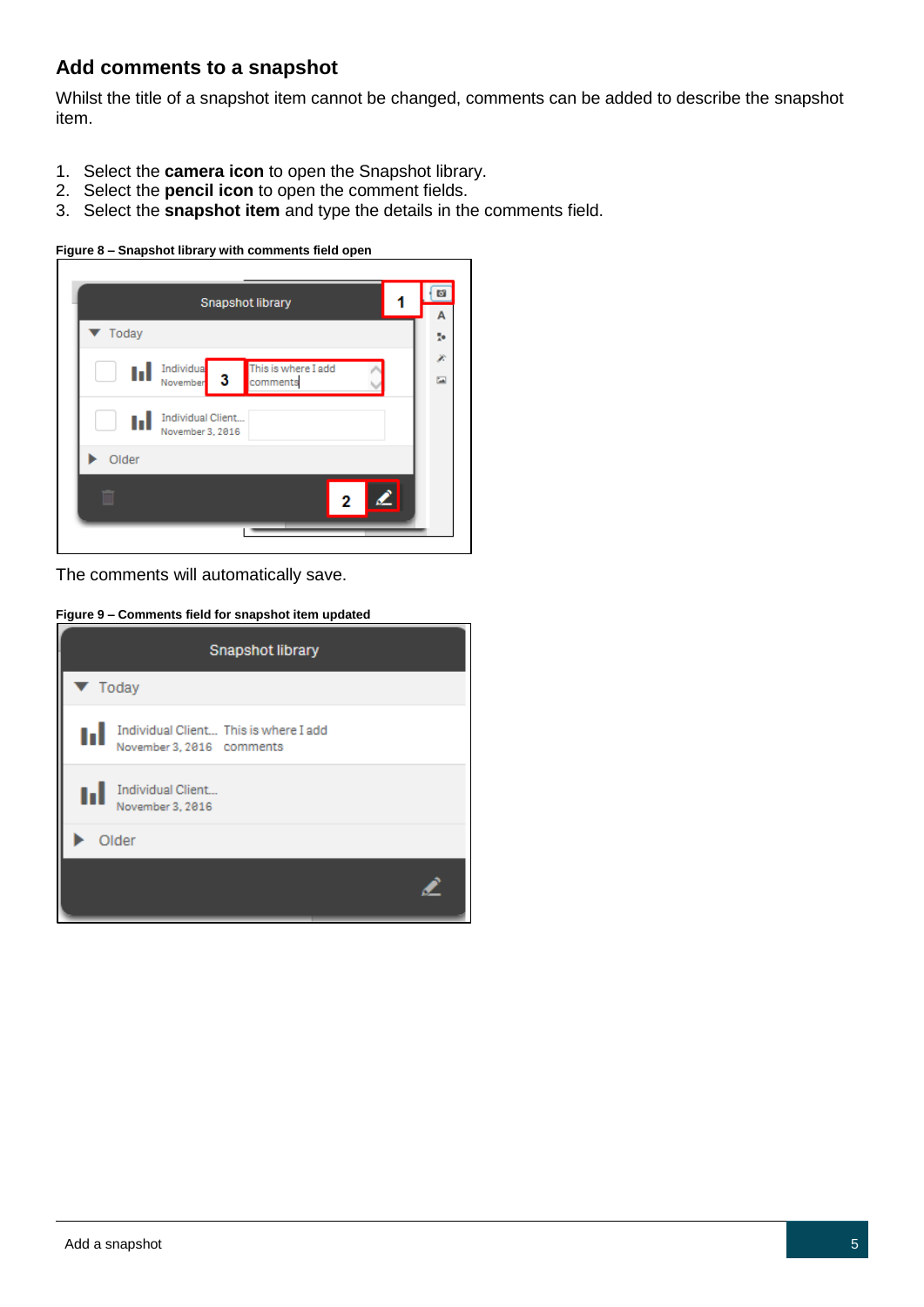# **Edit a snapshot**

Select  $\left| \right\rangle$  to edit the snapshot.

An **edit** pop up box will display and you can amend titles, grid lines and labels.

**Figure 10 – Edit options for snapshot**



Select  $\left\| \begin{array}{c} \text{Done} \\ \text{Ito save the amendments.} \end{array} \right\|$ 

# **Replace a snapshot**

Select  $\overline{\bullet}$  to replace the snapshot.

The **Replace snapshot** pop up box will display with the image that has been selected to be replaced.



**Figure 11 – Replace snapshot pop up box**

Select  $\left[\begin{array}{ccc} \hline \begin{array}{ccc} \hline \mathbf{c} & \mathbf{Go to source} \end{array} \end{array}\right]$  to choose another snapshot from the originating sheet source.

The **originating sheet** will display with a line around the original snapshot.